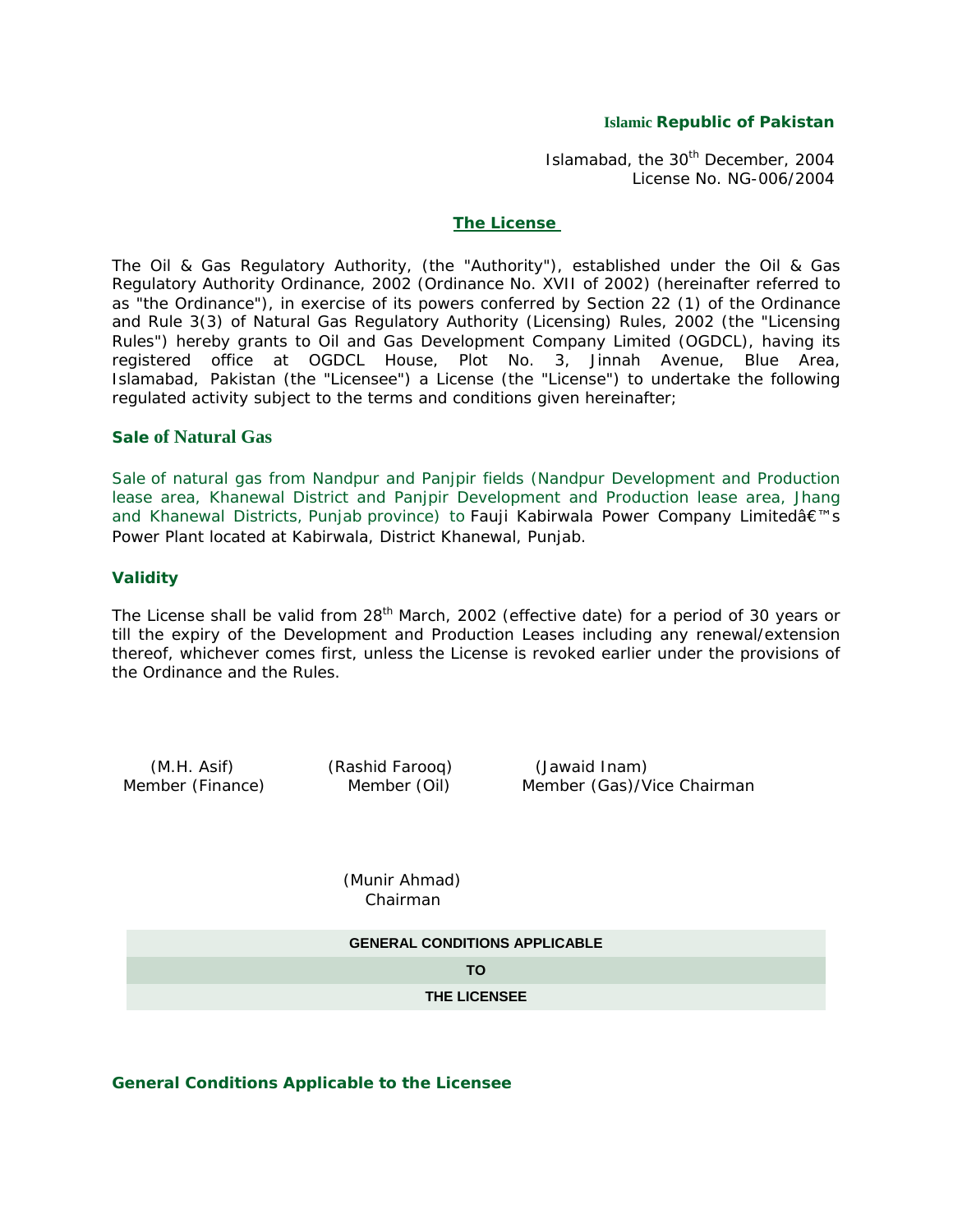# **1. Definitions**

- 1.1. Words and expressions used in the License but not defined, unless the contrary intention appears, shall have the same meaning as are assigned to them in the Ordinance and the Rules.
- 1.2. The following words shall have the following meanings:
	- 1.2.1. "Development and Production Leases" means Nandpur Development and Production lease No. 115/Pakistan/97 and Panjpir Development and Production lease No. 110/Pakistan/97 in respect of Nandpur/Panjpir gas fields granted by the President, Islamic Republic of Pakistan to OGDCL initially for a period of 20 years w.e.f. 12<sup>th</sup> March 1996 under and in accordance with the provisions of the Pakistan Petroleum (Exploration and Production) Rules, 1986, as amended from time to time;
	- 1.2.2. "Gas Supply Agreement" means amended and restated gas supply agreement dated 25th January 1996 between Oil and Gas Development Company Limited (OGDCL) and Fauji Kabirwala Power Company Limited (FKPCL), as amended from time to time.
	- 1.2.3. "License" means this License and any extension/renewal thereof and or any amendment/modification therein under the provisions of the Ordinance and the Rules; and
	- 1.2.4. "Rules" means the rules made under the provisions of the Ordinance.
	- 1.2.5. Any reference to a statute or a delegated legislation shall be deemed to mean and include its modification, amendment, replacement or substitution by a subsequent law.

# **2. Renewal, Modification, Revocation of Conditions and Early Termination of Licence**

- 2.1. On an application made by the Licensee to the Authority at least two years prior to the expiry date of the License, the Authority may renew the License or the terms and conditions thereof in accordance with the provisions of the Ordinance and the Rules.
- 2.2. The terms and conditions of the License may be amended, varied, modified, extended or revoked in accordance with the provisions of the Ordinance and the Rules.
- 2.3. On an application by the Licensee, with 2 (two) years prior notice, the Authority may terminate the License in accordance with the provisions of the Ordinance and the Rules.

# **3. Compliance with Laws**

- 3.1 The Licensee shall ensure that it complies at all times with the applicable Laws of Pakistan and in particular with the provisions of the Ordinance and the Rules.
- 3.2 The breach of any applicable law, including the breach of any provision of the Ordinance or the Rules shall be deemed to be a breach of the terms and conditions of the License.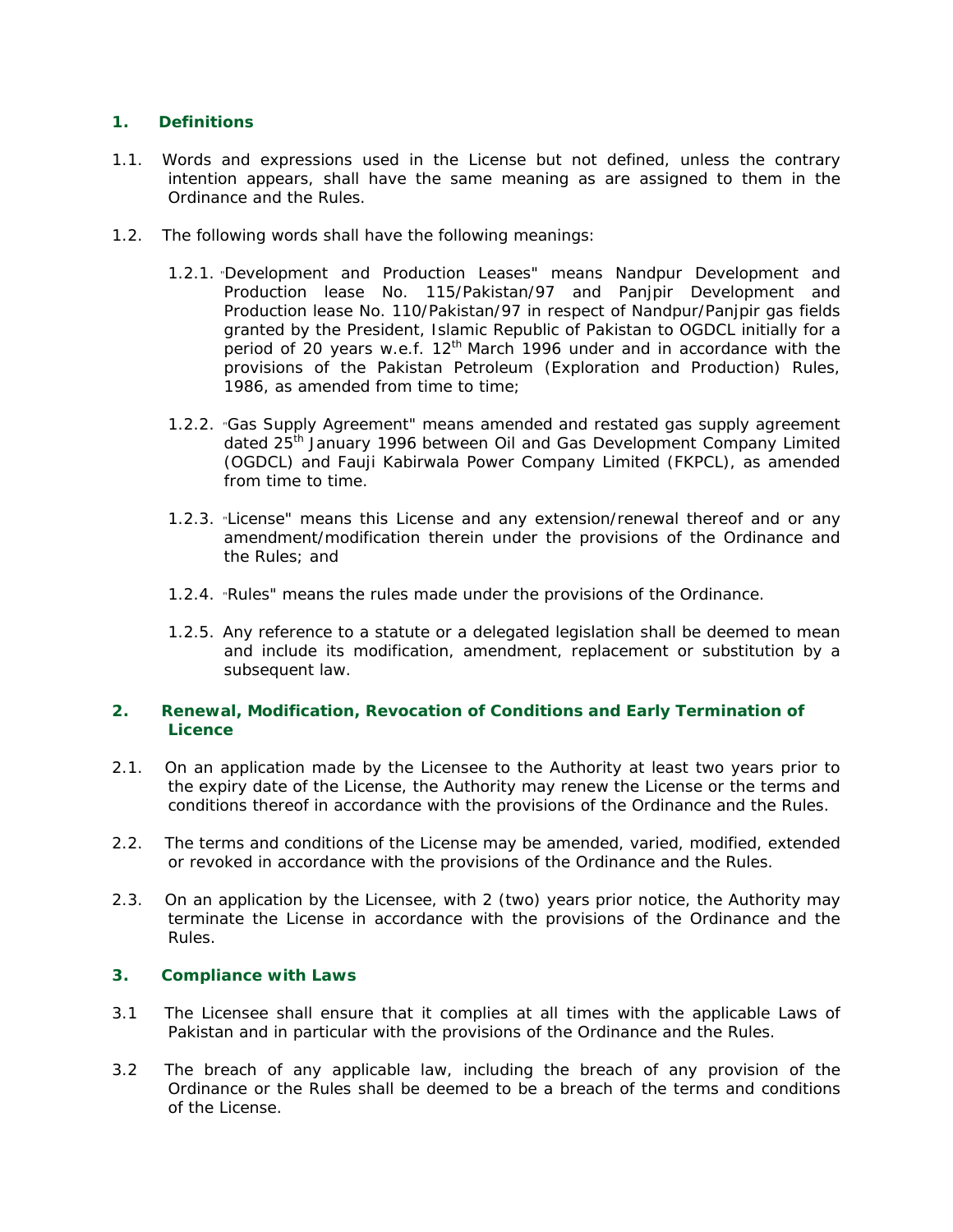# **4. Well Head Price of Gas**

4.1. The Licensee being a producer of natural gas shall be entitled to a well head price of gas in respect of Nandpur/Panjpir gas fields as determined in accordance with the pricing of natural gas and other parameters provided in the Gas Supply Agreement and notified under the applicable law.

## **5. Prescribed Price**

5.1. In accordance with the provisions of section 8 of the Ordinance, the Licensee shall submit an application to the Authority for notification of Prescribed Price for its retail consumer or consumers which are supplied gas from Nandpur/Panjpir gas fields.

**Explanation.-** for the purpose of this condition the Prescribed Price in respect of sale of gas from Nandpur/Panjpir gas fields to its retail consumer or consumers shall comprise of the well head price of Nandpur/Panjpir gas fields calculated in accordance with Gas Supply Agreement, the excise duty and such other levies as may be imposed from time to time, by the Federal Government on the production of natural gas.

# **6. Payment of Fee**

- 6.1. The Licensee shall promptly and regularly pay the fees prescribed in the Rules.
- 6.2. Unless otherwise prescribed in the Rules, the Licensee, from the effective date throughout the term of the Licence including any renewal thereof, shall pay annual fee of 0.25 percent of the annual turnover (as defined in the Licencing Rules) of the Licensee from the sale of natural gas from Nandpur and Panjpir gas fields to its retail consumer, in respect of the most recent completed financial year.
- 6.3. If the annual turnover for the most recent completed financial year is not certain then the Licensee shall use a reasonable estimate of the annual turnover for calculation and payment of the annual fee under Condition 6.2.
- 6.4. The Licensee shall, if it has used an estimate of the annual turnover under Condition 6.3, file with the Authority a revised account showing the actual annual turnover and the annual fee on the basis of such actual amount on or before September 30<sup>th</sup> of the year in which the estimate was made, or any other date approved by the Authority in respect of the annual fee where an estimate of annual turnover was used as the basis for calculation of the annual fee. Any short payment in annual fee made evident as a result of filing of the revised account, shall be paid to the Authority within forty-five (45) days of filing of such revised account.
- 6.5. The Authority shall, if it has received overpayment of annual fees, refund the amount equal to the amount by which it was overpaid within forty-five (45) days of filing of the above mentioned revised account. The Licensee shall not be entitled to any interest or other additional amount in respect of such over-payment.

# **7. Maintenance of Record and Provision of Information**

7.1. The Licensee shall keep complete an accurate record and data regarding the production and sale of natural gas as may be required for the purpose of this Licence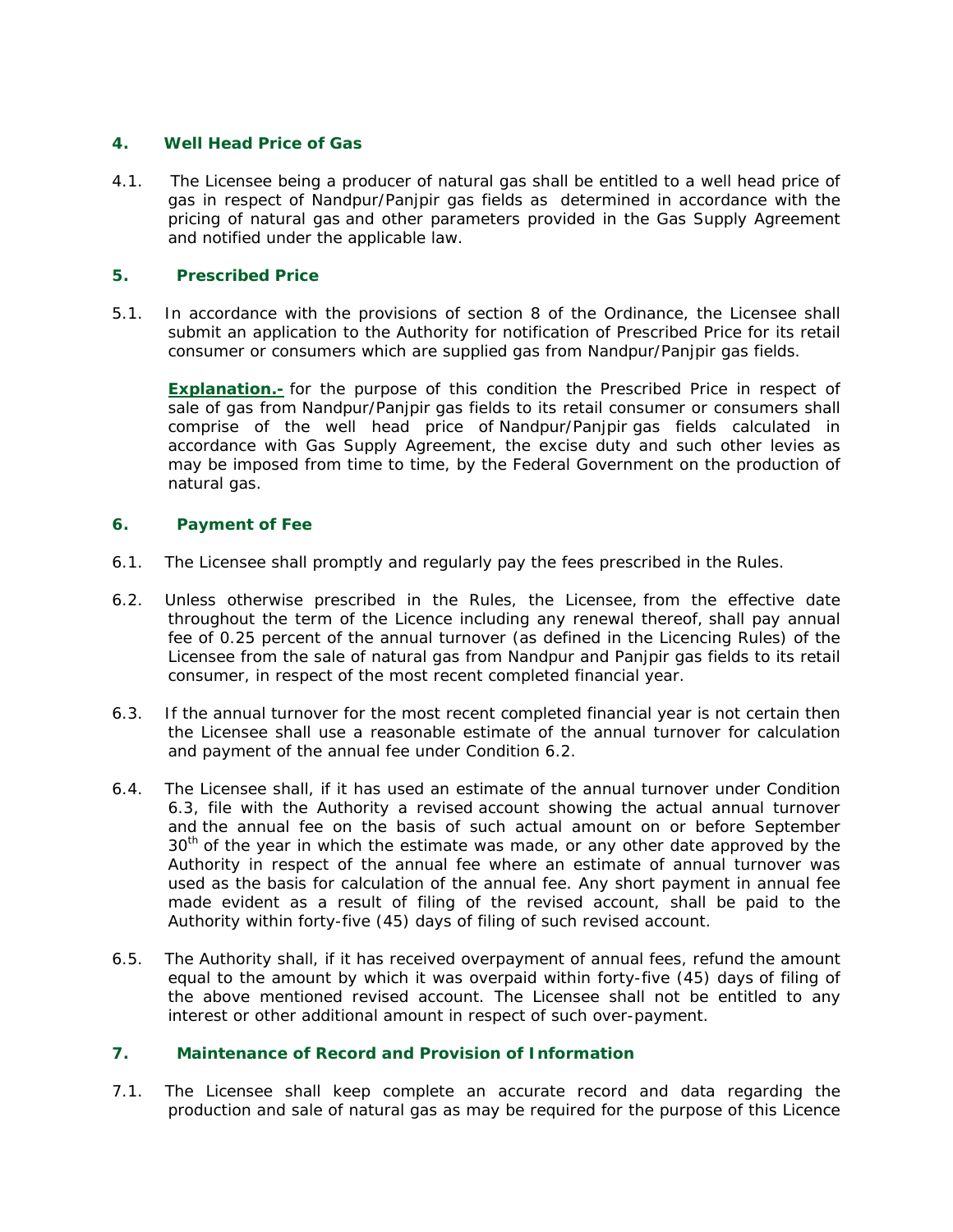in appropriate manner. The Licensee shall provide to the Authority promptly upon its request such documents, records or information regarding the sale of natural gas as the Authority may require pursuant to the Ordinance and Rules, Regulations made thereunder.

# **8. Assignment and Transfer**

8.1. The Licensee shall not create any charge on or otherwise encumber, assign or transfer the Licence or any rights or obligations thereunder without having obtained the prior written approval of the Authority in accordance with the provisions of the Ordinance and the Rules.

# **9. Gas Reserves Updation**

9.1. The recoverable natural gas reserves as disclosed by the Licensee in respect of Nandpur and Panjpir gas fields as on 30<sup>th</sup> June, 2004 are 330.33 Billion Cubic Feet (BCF). The Licensee shall inform the Authority promptly whenever it will update/review the gas reserves of the aforesaid fields.

# **10. Contract Terms with Retail Consumer**

- 10.1. The Licensee shall submit for information and record a copy of the existing signed Gas Supply Agreement/Contract with Fauji Kabirwala Power Company to the Authority within ninety days of date of issue of the licence.
- 10.2. The Licensee shall enter into all agreements or contracts on an arm\\'s length basis and shall seek such approval from the Authority prior to entering into or amending the agreement or contract, as may be required by the Ordinance and the Rules.

# **11. Notices**

11.1. All notices to be given under any Condition shall be given in writing and shall be deemed to have been properly served if delivered in person or sent by registered mail or transmitted by facsimile to the relevant party at the address set out below or at such other address as that party may from time to time specify in writing to the other:

| Licensee: | Managing Director,                                |
|-----------|---------------------------------------------------|
|           | Oil and Development Company Limited.              |
|           | OGDCL House, Plot No. 3 Jinnah Avenue, Blue Area, |
|           | Islamabad, Pakistan                               |
|           | Telephone Number: 92-51-9209701                   |
|           | Facsimile Number: 92-51-9209708                   |
|           |                                                   |

Authority: Registrar, Oil and Gas Regulatory Authority Tariq Chamber, Block  $# 2$  Civic Center, G-6 Markaz Islamabad, Pakistan Telephone Number: 92-51-9221715-18 Facsimile Number: 92-51-9221714